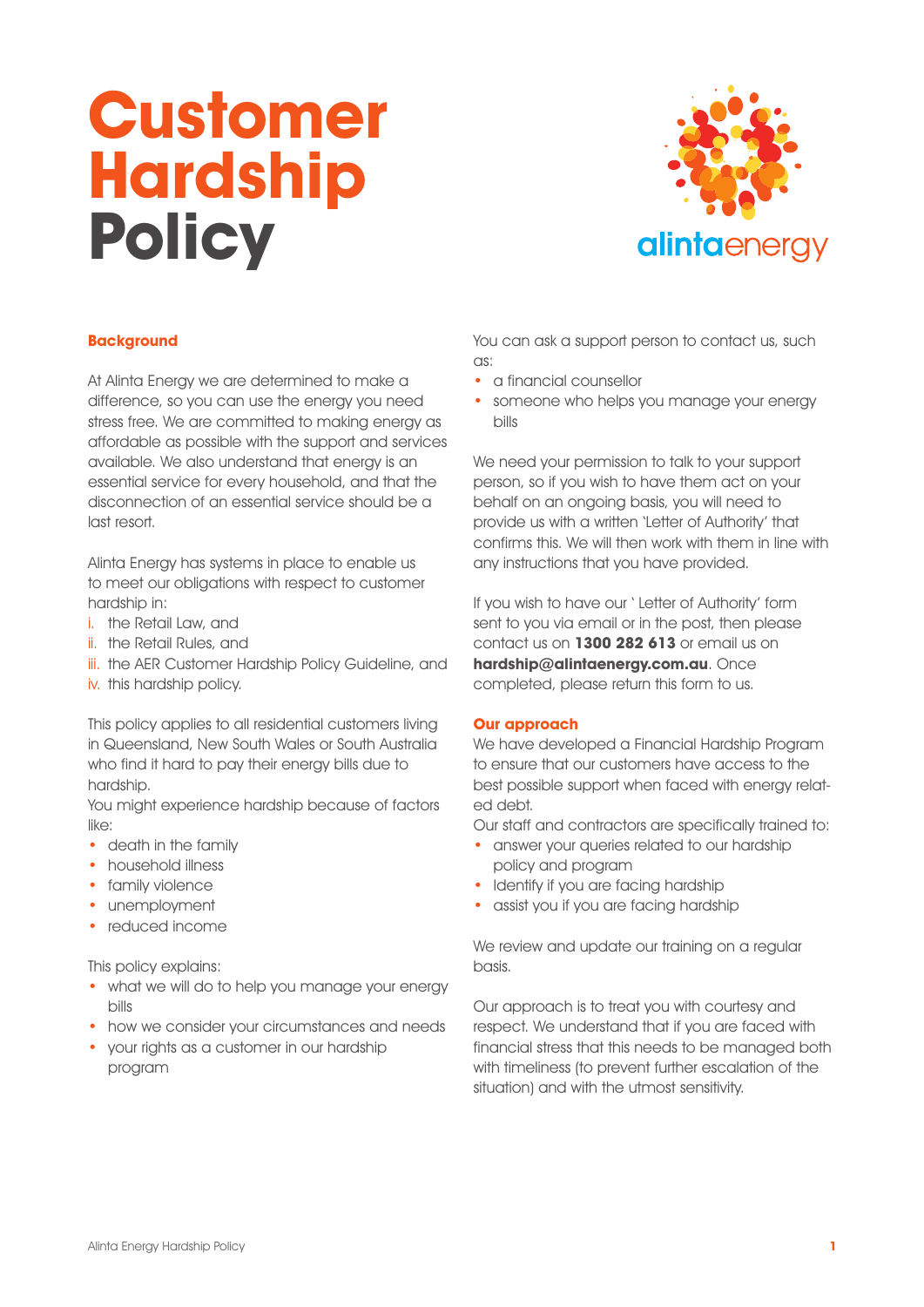Our hardship policy is in place to help and support you. We will consider all your circumstances and work with you to find an effective solution that is reasonable and lasting for both you and us.

## **What we will do to help you**

We will tell you about our hardship program if:

- you tell us you are having trouble paying your bill
- you are referred to our program by a financial counsellor or other community worker customers identified as experiencing payment difficulties due to hardship
- we are concerned that you may be experiencing financial hardship

We will recommend you speak to a staff member to help you join our hardship program if you have:

- a history of late payments
- broken payment plans
- requested payment extensions
- received a disconnection warning notice
- been disconnected for non-payment

We can also support you to join our hardship program if you tell us:

- you are eligible for a relief grant or other emergency assistance
- you have personal circumstances where hardship support may help - for example, death in the family or job loss

You may have trouble paying your bills for different reasons. Please contact us so we can discuss your individual situation.

Our staff are specially trained to help you with hardship. Staff will:

- ask you a few questions about your circumstances
- work out if you can join the hardship program

We will assess your application for hardship assistance within two business days.

We will let you know if you are accepted into our hardship program within two business days from receipt of the application.

If you are accepted into our hardship program, we will:

- tell you if you are on the right energy plan or if there is a better plan for you
- tell you about government concessions, relief schemes or energy rebates you may be able to receive
- give you some ideas about how to reduce your energy use
- talk to you about a payment amount that suits your circumstances

We can send you a free copy of our hardship policy. You can obtain a copy of the policy at **alintaenergy.com.au/energy-products/customerinformation/hardship-policy** or can contact us on **1300 282 613** or email us at

**hardship@alintaenerav.com.au** to request a copy, which we can email or post out to you.

## **Eligibility**

We understand that financial difficulty can affect anyone. We believe in treating our customers with respect, empathy and in a non-judgemental manner.

We also understand that your circumstances are unique and will work with you to identify the type of assistance that best suits your situation.

If you are facing financial difficulties, we will aim to identify if you are eligible to participate in our hardship program by considering if you:

- Have an active account. We will be unable to provide access to our hardship program if your account has closed or Alinta Energy is no longer your energy retailer
- Are a residential customer

If you are a small business customer, we will be unable to provide you with access to our hardship program.

Where we identify that you are eligible for our hardship program, we will:

- 1. Discuss your unique circumstances to determine what you can afford to pay. We will act in good faith when assessing your circumstances and will avoid asking you to divulge personal information that you are not comfortable sharing. All discussions that you have with us will be confidential.
- 2. Provide you with information regarding the ongoing cost of your energy use and how it compares to the amount that you're able to pay. In identifying your usage costs, we will rely on the historic usage patterns for the period that you have been our customer.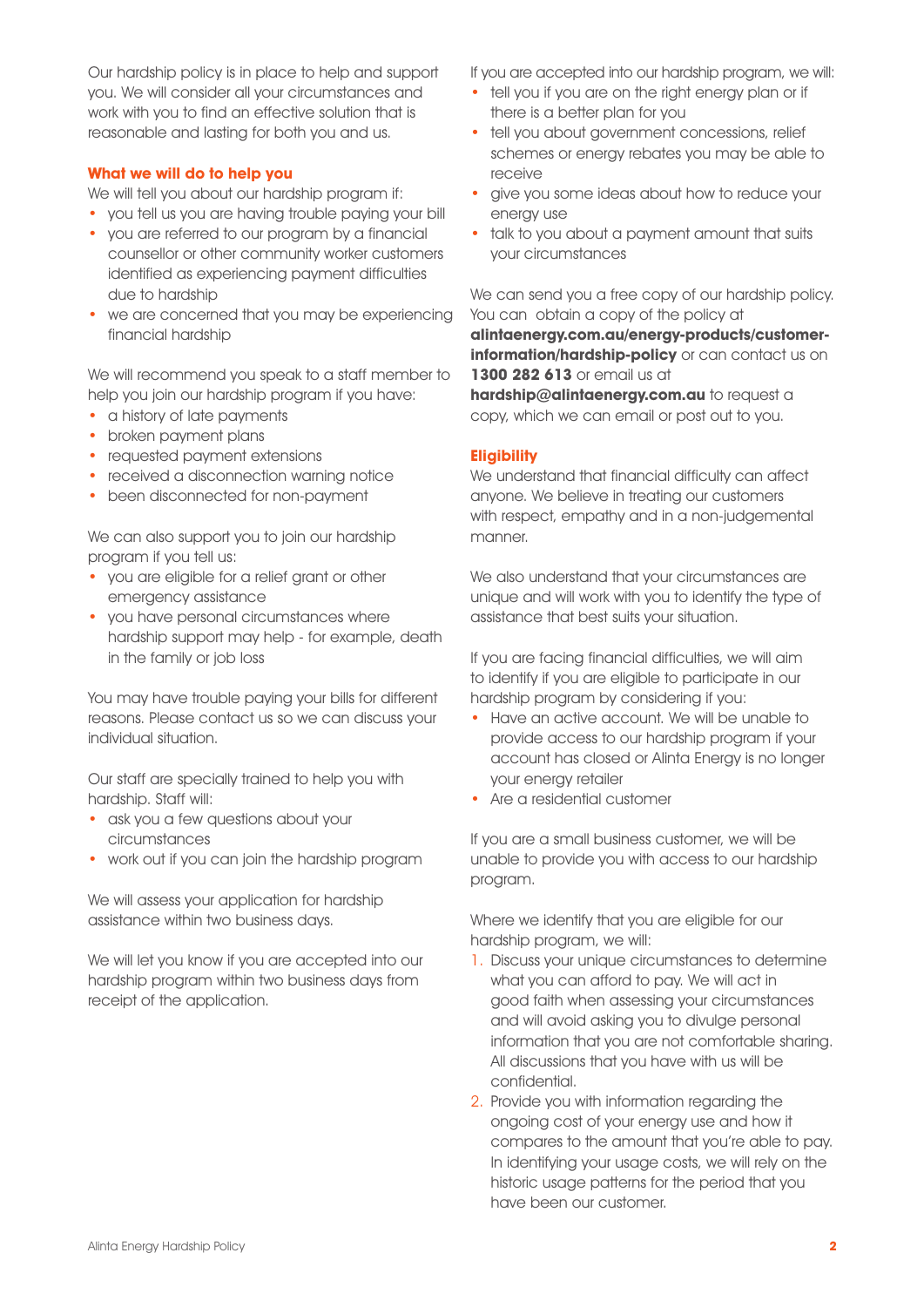- 3. Identify the expected length of time required to pay off your energy debt, taking into consideration the amount that you are able to pay and the cost of your ongoing energy usage. We will provide you with clear expectations regarding the length of time required to pay off your debt and how it is affected by the amount you can afford to pay and your current usage patterns.
- 4. Provide you with payment plan options and allow you to select the payment plan option that you prefer and best suits your needs.

We adhere to the principles established in the Australian Energy Regulator's (AER) Sustainable Payment Plans Framework and will endeavour at all times to maintain flexibility, consistency, empathy and respect when negotiating payment options with you.

You can obtain a copy of Australian Energy Regulator's (AER) Sustainable Payment Plans Framework at: **https://www.aer.gov.au/ retail-markets/retail-guidelines-reviews/aersustainable-payment-plans-framework**

If you are deemed ineligible for our hardship program we will provide you with clear communication outlining the reason(s) for your ineligibility.

## **Our communication with you**

In all our communication with you we will ensure that you are treated with respect and courtesy. We understand that your circumstances may affect the method by which we communicate with you and will ensure that our communication method is clear and accommodating to your needs.

For our customers with low English literacy, including customers from culturally and linguistically diverse backgrounds, we will use interpreter services which can be accessed by calling **1300 297 727**.

The National Relay Service is also available to our customers requiring its services. To use the Teletypewriter (TTY) service, please call **133 677**. This is available for the cost of a local call. Alternatively, to use the Speak & Listen service, please call **1300 555 727**.

For customers located in remote areas or who do not have internet access, we will ensure that we communicate with you via your preferred method of contact.

# **Payment Options**

## **What we will do**

There are different payment options available to hardship customers, including:

- payment plans
- Centrepay

We recommend the use of electronic payment options to maximise your savings. Our bills set out the electronic payment options available to you, including BPAY, internet, telephone, direct debit and POST Billpay. If you want to pay in person, payments can be made at any branch of Australia Post or by mail.

When you are in our hardship program, we will offer you flexible payment options to suit your individual situation.

To make your payment plan, we will consider:

- how much you can pay
- how much you owe
- how much energy we expect you will use in the next 12 months

This will help us figure out a payment plan that is right for you.

We will offer a payment plan to suit your situation. This will include payments to cover:

- what you owe
- an amount to cover your energy use

Once we agree to a payment plan, we will send you information including:

- who you can contact for more help
- how long the payment plan will go for
- the amount you will pay each time
- how many payments you need to make
- when you need to make your payments (this is also called the frequency of the payments)
- how we worked out your payments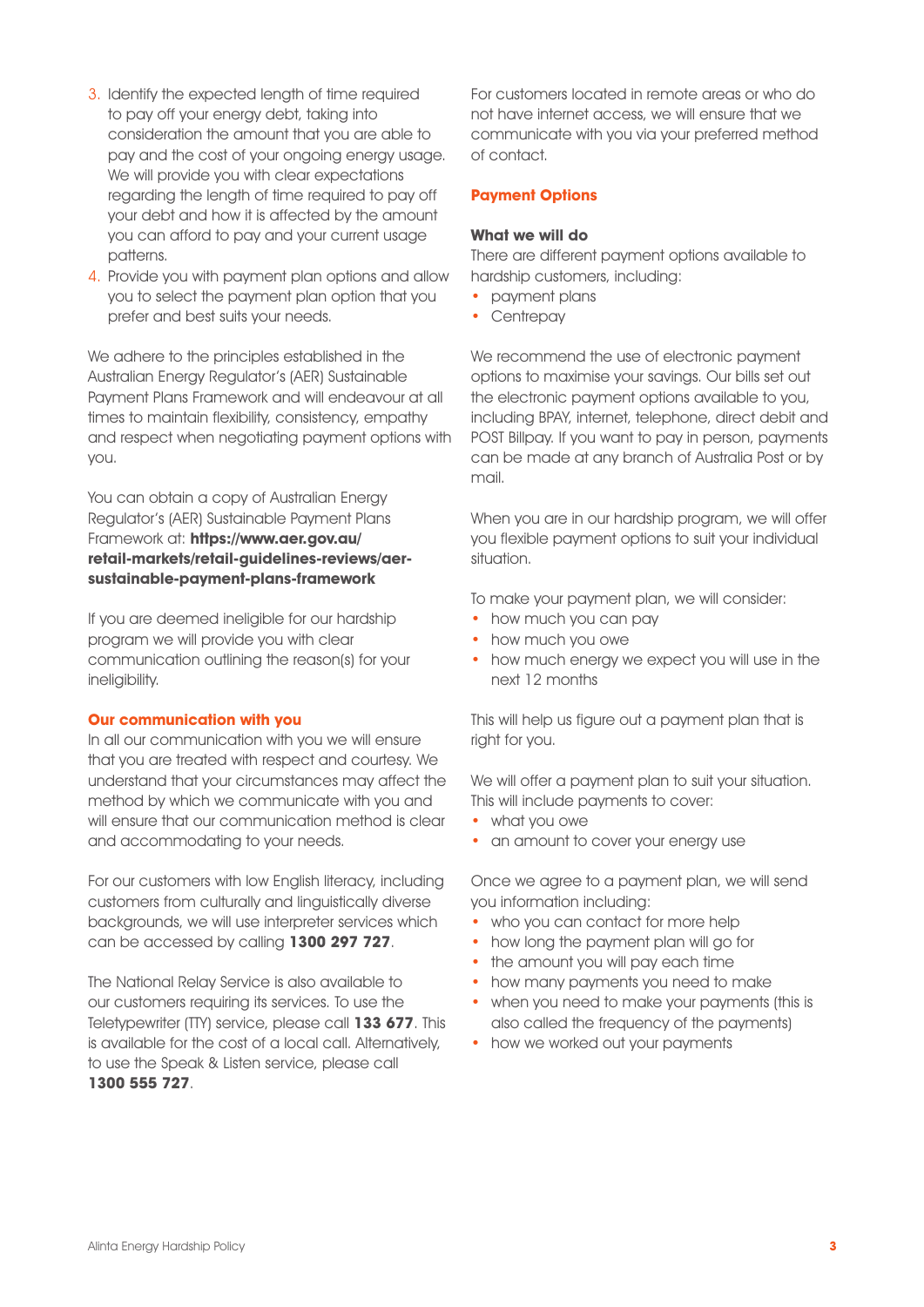You can choose to use Centrepay if you are eligible. Centrepay is a free service you can use to help pay your bills. Centrepay can automatically take an amount of money from your Centrelink payments to go toward energy bills and expenses.

We will see if another energy plan may be better for you. If you agree, we can transfer you to a better energy plan for free.

Depending on the rules in our hardship policy, we may be able to remove some debt, fees or charges you owe.

If you miss a payment, we will contact you to see if you need help. We will contact you by various methods, including telephone, SMS, email or post. We will also ensure that you are contacted in a timely manner to best assist you in dealing with your missed payment.

#### **What you must do**

Tell us if your situation changes and you can no longer make the payments in your plan. We can then review your payment arrangements.

Tell us if your contact details change.

We may stop helping you if you:

- stop making payments under your plan
- do not tell us when your contact details change

If you have had two payment plans cancelled in the last 12 months because you did not follow your plan:

- we do not have to offer you another plan
- we might disconnect your energy

## **Other supports to help you pay your energy bill**

Depending on the state or territory you live in, there are other supports to help you pay your energy bills.

## **What we will do**

We will tell you about other ways you can get help to pay your energy bill, such as:

- government relief schemes
- energy rebates
- concession programs
- financial counselling services

#### **What we need you to do**

If you find out you are eligible for these programs, let us know as soon as possible so we can help you.

#### **Our programs and services**

As a hardship customer, you can access a range of programs and services to help you:

- energy audits to help you identify how best to manage your energy use
- referral to Appliance Replacement Programs
- referral to No Interest Loan Schemes

## **What we will do**

We will consider your individual situation to find the right programs (e.g. concession programs) or services that meet your needs.

# **We want to check you have the right energy plan**

#### **What we will do**

When you join our hardship program, we will talk to you about your energy use and whether you are on the right plan.

If we think there is a better energy plan for you, we will:

- explain why the plan is better
- ask if you'd like to transfer to the new plan for free

We will only talk to you about energy plans we can offer.

#### **We can help you save energy**

Using less energy can save you money.

#### **What we will do**

When you join our hardship program, we can give you tips to use less energy. This can be different depending on the state or territory you live in.

## **We will work with you**

If you have joined our hardship program, we will not:

- charge late payment fees
- require a security deposit
- make changes to your plan without your agreement. For example, we will not put you on a shortened collection cycle unless you agree first